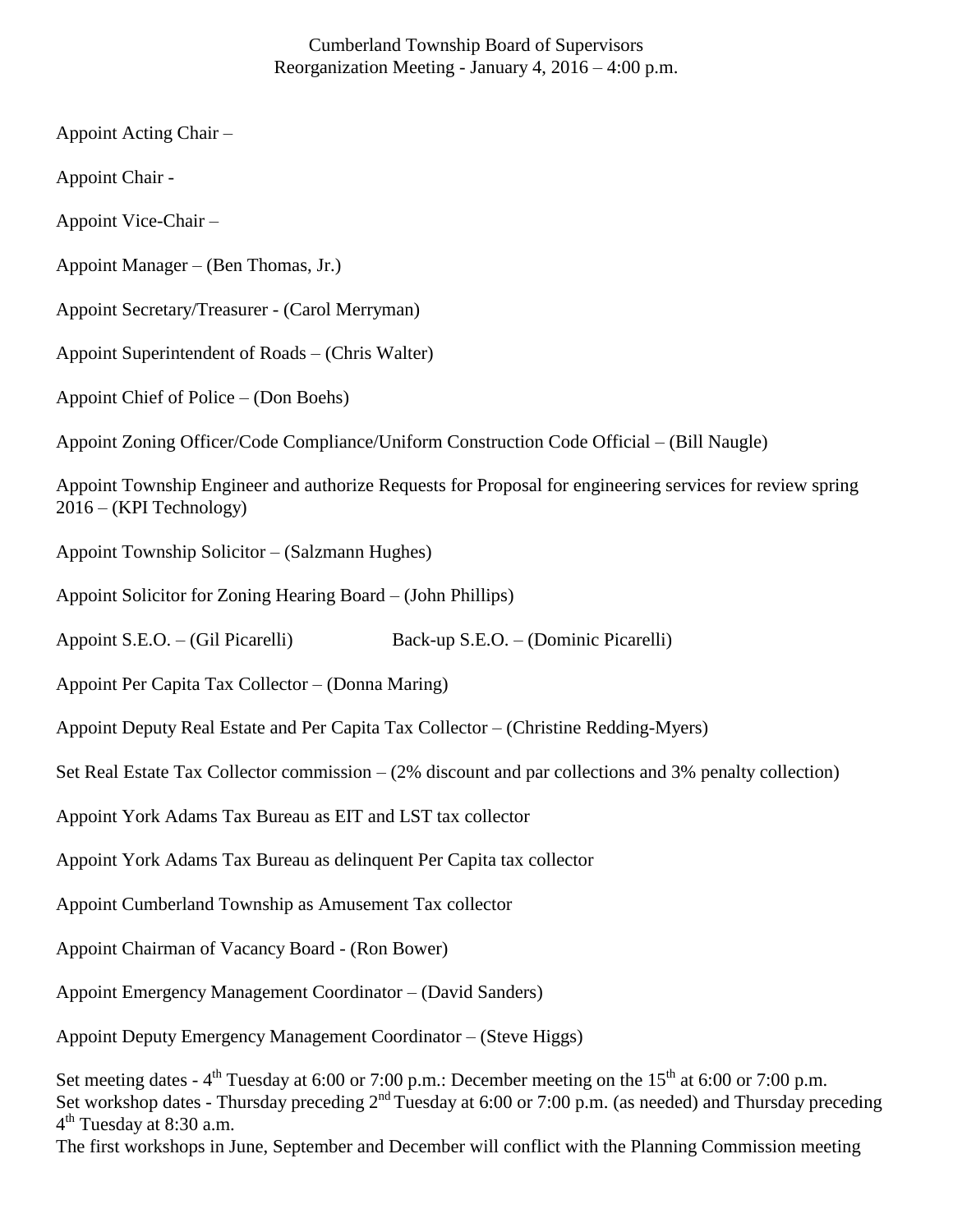Appoint Depositors - ACNB Bank

Authorize bond for Manager and Treasurer - 1,100,000.00

Authorize Supervisors and appropriate staff to attend the Pennsylvania State Association of Township Supervisors (PSATS) Annual Educational Conference April 17 – 20, 2016 in Hershey, PA

Re-affirm Attorney attending Planning Commission meetings as needed

Appointment to Planning Commission – (Barry Stone and Dennis Hickethier - 4 yr. term 12/31/19)

Appointment to Zoning Hearing Board – (Tom Beauchat - 3 yr. term 12/31/18)

Appointment to Authority Board – (Ron Hankey – 5 yr. term  $12/31/20$ )

Appointment to HARB – (William Naugle and Speros Marinos - 5 yr. term 12/31/20)

Appoint Auditor – (Mike Galassi – 6 yr. term 12/31/21)

Appointment to GARA (vacancy from resignation to 5/14/2019)

Reappoint Park and Rec Committee for 2016 as it stands including – (Steve Toddes, Tom Beauchat, James Paddock, Dewaine Finkenbinder, Sarah Weigle and Ben Thomas, Jr. - Advisory)

Reappoint Agricultural Security Area Advisory Committee for 2016 as it stands including – (David Waybright, Parker Coble, Donald Miller, Tom Clowney and James Paddock)

Reappoint Ben Thomas, Jr. as representative to the York Adams Tax Bureau Tax Collection Committee and \_\_\_\_\_\_\_\_\_\_\_\_\_\_\_\_\_\_\_\_\_\_\_\_ as the alternate representative

Appoint to Grand History Trail Committee (Jim Paddock)

Adopt Management Agreement Resolution with Cumberland Township Authority

Opt-out/in for Supervisors' 2016 health care – form attached

Form Committees-FINANCE – (Barbara Underwood and \_\_\_\_\_\_\_\_\_\_\_\_\_\_\_\_\_\_\_\_\_\_) ECONOMIC DEVELOPMENT – ( and Barbara Underwood) PUBLIC SAFETY - (Barbara Underwood and David Waybright) HIGHWAY ADMINISTRATION- (David Waybright and Jim Paddock) (?Tom Shealer) PARK AND RECREATION – (Steve Toddes and Jim Paddock) PERSONNEL – (Steve Toddes and Barbara Underwood) COG REPRESENTATIVE AND ALTERNATE – (Barbara Underwood, \_\_\_\_\_\_\_\_\_\_\_\_\_ and Ben Thomas, Jr.) GMA REPRESENTATIVE AND ALTERNATE- (\_\_\_\_\_\_\_\_\_\_\_\_\_\_\_\_\_ and Barbara Underwood - alternate) CENTRAL ADAMS JOINT COMPREHENSIVE PLAN – (Dave Waybright and Jim Paddock – Barbara Underwood – alternate) BUILDING RENOVATION & GROUNDS COMMITTEE -